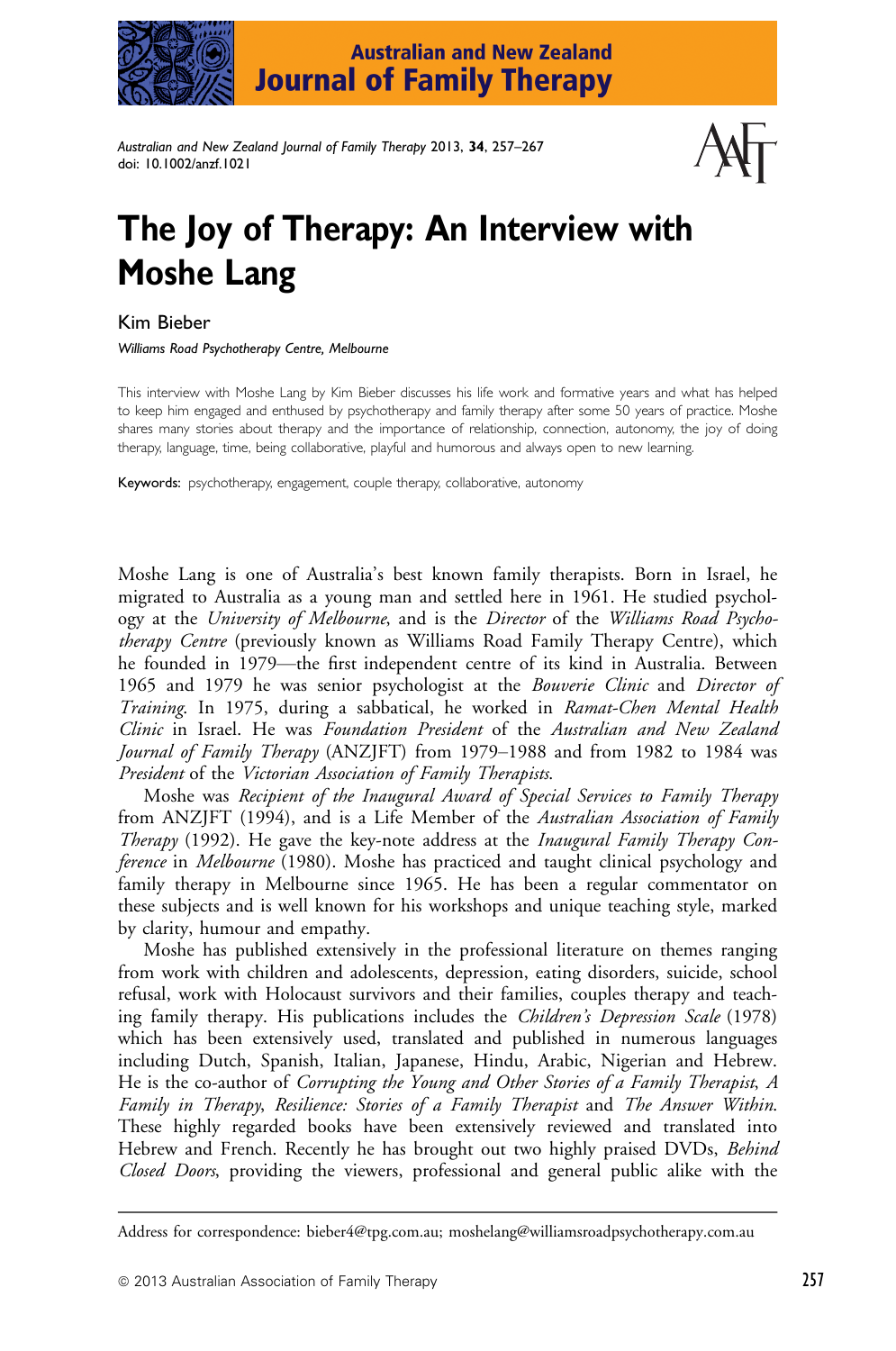opportunity to see him at work. These DVD's are reviewed in this issue of the journal.

Moshe was last interviewed in the journal in 1987 by Catherine Sanders and this interview brings his work to the attention of a new generation of family therapists, providing an opportunity to learn about doing therapy with a joyous heart from a sage and veteran of the field. For further information on Moshe see: http://moshelang.com.au/

Kim: Thanks Moshe for making time to have a conversation about your work and practice as a family therapist following the invitation from the journal editor, Glenn Larner. Hopefully you can speak about what enables you to be engaged with your profession after nearly 50 years of practice. It must feel strange to have someone interviewing you in your therapy room.

Moshe: I'm used to feeling strange.

Kim: Although I've worked at Williams Road with you for many years, I've spent little time here. It feels like a good place and time for you to have the opportunity to tell your story, what's important to you, what keeps you engaged and interested. You could have decided to grow tomatoes or something, so Moshe, what maintains your enthusiasm as a therapist?

Moshe: I could start by talking about growing tomatoes. In my youth I was working in agriculture and to tell the truth it was pretty boring, clearing the fields of stones and weeding. It was back-breaking and I didn't enjoy it very much and I haven't got the skin for agriculture.

# Kim: Moshe, tell me more. When and where were you growing tomatoes?

Moshe: As you know I was born in Israel and was educated on a Kibbutz. It was a 6 day week and even on the 7th day we often worked. We studied for 5 hours and then worked for 3 hours. Mainly the work was agricultural. However in my case after a while, they made me into a youth leader, because presumably I was better at talking with people than growing tomatoes.

It was a highly disciplined life with almost a religious value given to the importance of work. It has prepared me well for a life of work and appreciating the joy of it. One fundamental Kibbutz principle was equality and this served me well as a family therapist; to regard all family members as equal. In addition, the youth-leading on the kibbutz was a wonderful preparation for working with family groups.

Coming back to your question, maybe I should start not with family therapy but my work as a psychologist. I started working at Bouverie Clinic in January 1965. For the first 5 years I worked as a child psychotherapist, and in 1970 the clinic had a conversion to a family therapy clinic, and it was all consuming. I worked at Bouverie as a family therapist from 1970 to 1979 with a 1 year break in 1975, when I went to Israel and worked in an outpatient psychiatric clinic, Ramat-chen. From 1979 until today, I've been working out of this room. That's 34 years.

#### Kim: It's a long time.

Moshe: Yes, it's a long time. But if you're asking me what keeps me going, the first thing is that I enjoy it greatly. Enjoy is a superficial word but that's the one we tend to use. I think I find it deeply satisfying, challenging and exceedingly interesting.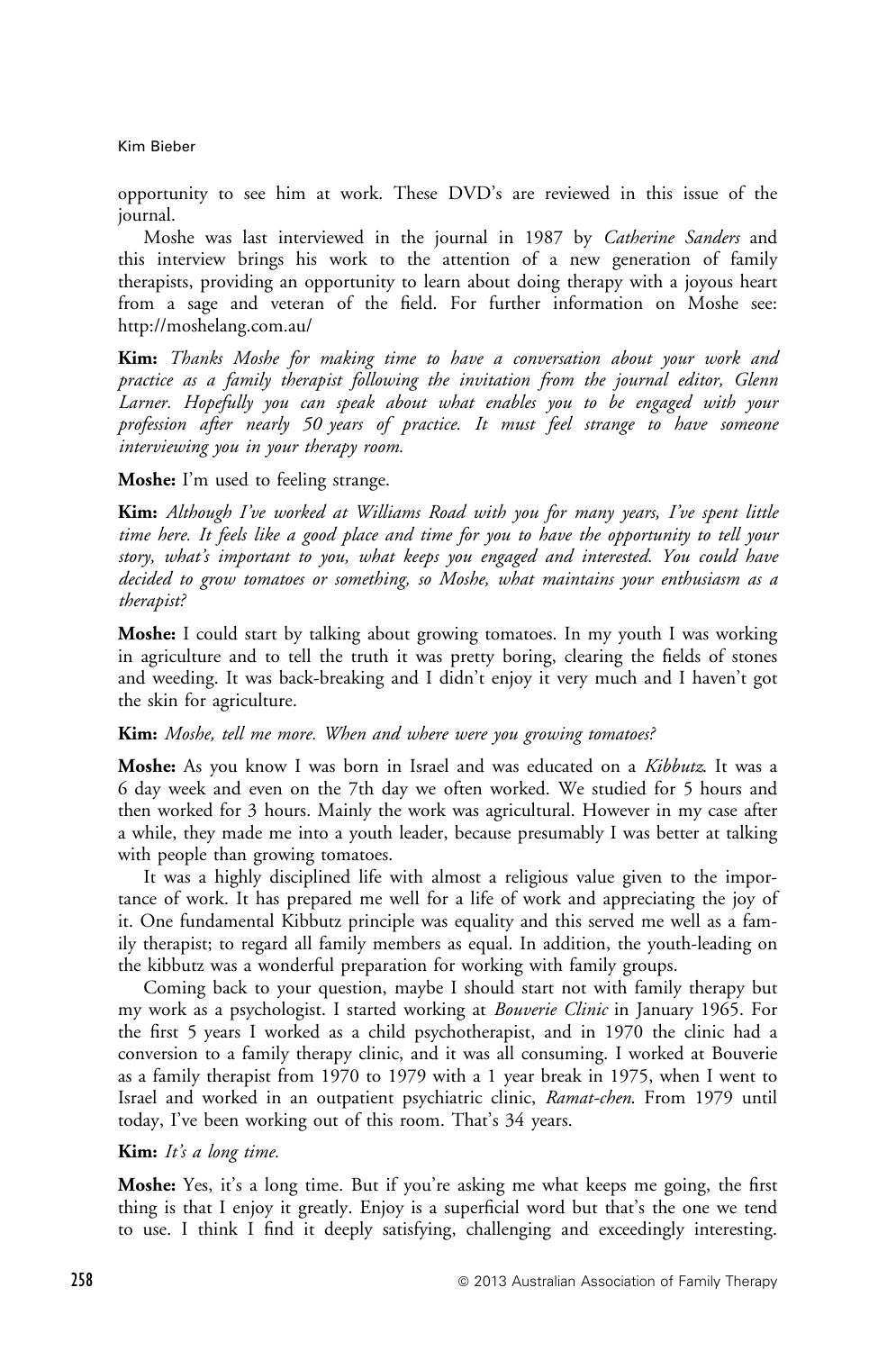Recently I read in *Positive Psychology* there are a lot of studies about happiness and something called *flow*. Flow means that you are totally absorbed in what you're doing. I've never ever felt bored. Paradoxically, when I feel bored, I find it very interesting to deal with my boredom. What is it about, what does it tell me about me, and the other person? But by and large I feel very engaged, very involved in my work.

Another thing which makes me happy is the work has always been very meaningful. I feel a connection with the people I work with, which is deeply satisfying for me. Otherwise, I find it terribly absorbing intellectually.

For example, I have watched tapes of *The Black Family* many times and when I show it to students I still find it more interesting than people seeing it for the first time. Recently I made some DVDs of role-playing with professional actors, so I've watched it now about ten or twenty times. Again I'm fascinated by what happens, how to understand it, and by the fact that every time I see it differently, I see something new.

Similarly one of the things that interests me greatly is the process of change and how I can promote it. Also the variety of clients and issues. When I started at Bouverie I worked with children with a range of psychiatric problems.

# Kim: Was it children and adolescents?

Moshe: Yes. When we changed to families, it was still primarily a child psychiatric or child guidance clinic and therefore the families came because of the child. Now I see more individuals and couples and occasionally families. People of all ages come with all sorts of problems and issues. I see a wide variety of people. Also, I'm just interested in people's lives because I have a large range of interests outside of work. Two days ago I saw a family. The gentleman was a vet and the life of a vet is a very interesting life if you pay attention to it. And so it goes with different people.

Kim: It's an amazing privilege to be alongside those stories I imagine.

Moshe: The strongest feeling is being privileged with people trusting me and sharing their life stories. There is an Israeli writer I like a lot, the same age as me with a similar background, Amos  $Oz$ , who said if he had a choice between flying to the moon or Mars, or to just be a 'fly on the wall' and listen to the life of a family, he would choose to be the latter. I am a fly on the wall every day of my working life.

Kim: So if you had not become a therapist, you could have been a secret agent?

Moshe: No, and I'll tell you why not. I don't like spying on people. I like the collaborative nature of my work, to cultivate a relationship that encourages people to feel free to talk to me or not, to disclose or remain silent. I dreamt of doing many things but spying was not one of them.

Kim: That you didn't want to be a secret agent but a therapist may say something about your desire to be in relationship with people. Is that something that helps you to keep moving forward, the hope, expectation and the privilege of relationships when you work with people?

Moshe: Yes, it's the meeting of people and the connecting with them and making a difference to their lives.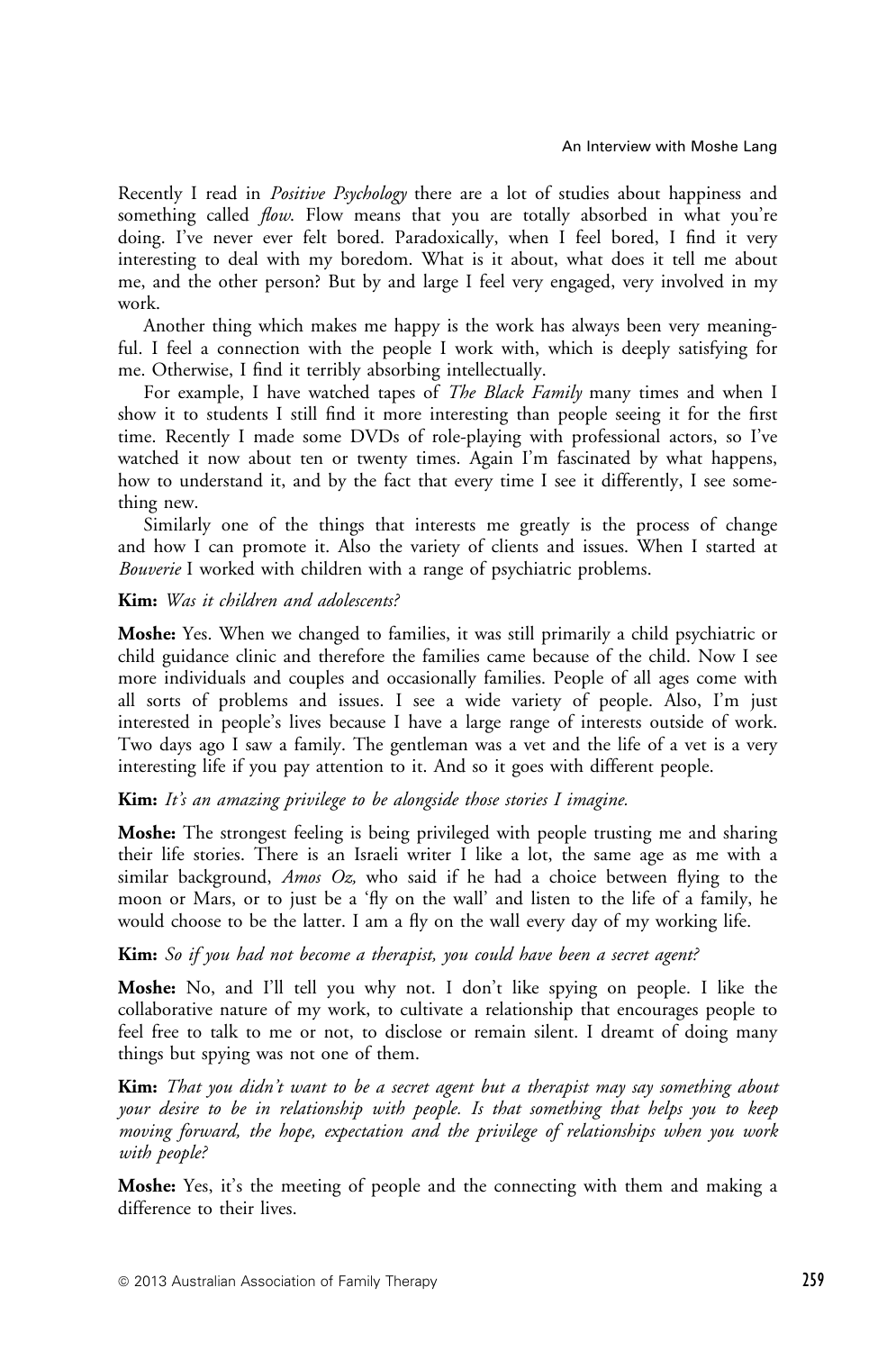# Kim: Moshe, if I was to ask the families that you see, what they think you bring to your work, what do you think they would say?

Moshe: I'm sure different people would say different things. Recently a man came to see me. He reminded me that he saw me about 20–30 years ago and said I had changed his life. When I asked how, he said he came with his then wife who told him she didn't want to be married to him anymore. He kept trying to convince her for a number of sessions to stay married to him. One day he came to me by himself for an individual session and asked me to tell him what I thought. I was reluctant to answer but he pushed, so eventually I responded. I didn't remember what I had told him but he reminded me. I said: If I was him, I would not want to be married to someone who did not want to be married to me. That changed his life.

## Kim: That was a very honest response.

Moshe: Clearly it was honest, but it was much more. Theoretically there are hundreds of statements I could have made; all of them would have been honest. But the one I offered him somehow transformed his life. My view of therapy is that at its best we are offering our clients something that is unique, which is a perfect fit between who we are and who they are and the context in which we meet. For example, if you had said that to him it may not have worked and if I had said it to another client, likewise. It was in that time and context and for him, coming from me that it worked.

Somebody else said to me once, what struck her the most was I remembered so much. This woman had said I probably wouldn't remember her and I replied, 'Yes I do, I remember you came to see me about 15 years ago'. 'How do you remember'? she said. I said, 'Not only do I remember you, I remember how you described your parents. You told me that they were very provincial, they were so provincial that they didn't even know what a cappuccino was'. I remembered that because that's one of the things that fascinates me. I'm terribly interested in the way that people express themselves; I'm interested in language and the choice of words. So if someone says something, the peculiarity of the language stays with me. I guess that's why I'm a story teller.

# Kim: Moshe, do you prefer to do therapy in English or Hebrew?

Moshe: At the moment I'm seeing two people using Hebrew. I'm happy to see them using Hebrew because it helps me to practice or keep my Hebrew alive, but probably I'm more at ease in English. In 1975 when I was in Israel I was worried, because after working in English for 10 years, I wondered how I would manage in Hebrew. But after half an hour into the therapy I realized that in Hebrew it's all the same. Obviously English is not my mother tongue and I have been able to turn it to my advantage in a number of ways.

First, and most important, therapy helps to improve my English and I would never let a word go by I didn't understand without enquiring, so I pay more attention to language than other therapists may do. In my recent DVD, I introduced a new expression, 'Mrs. Palmer and her five daughters'. Anybody watching it would notice how my not knowing is used to therapeutic advantage.

Another example, years ago a woman came to see me and said one of her life's troubles was she prolongs the agony; that when things are difficult, she makes it more difficult than it needs be. I remember she was telling me about what a terrible ordeal she made for herself about buying a washing machine, and in a different context on a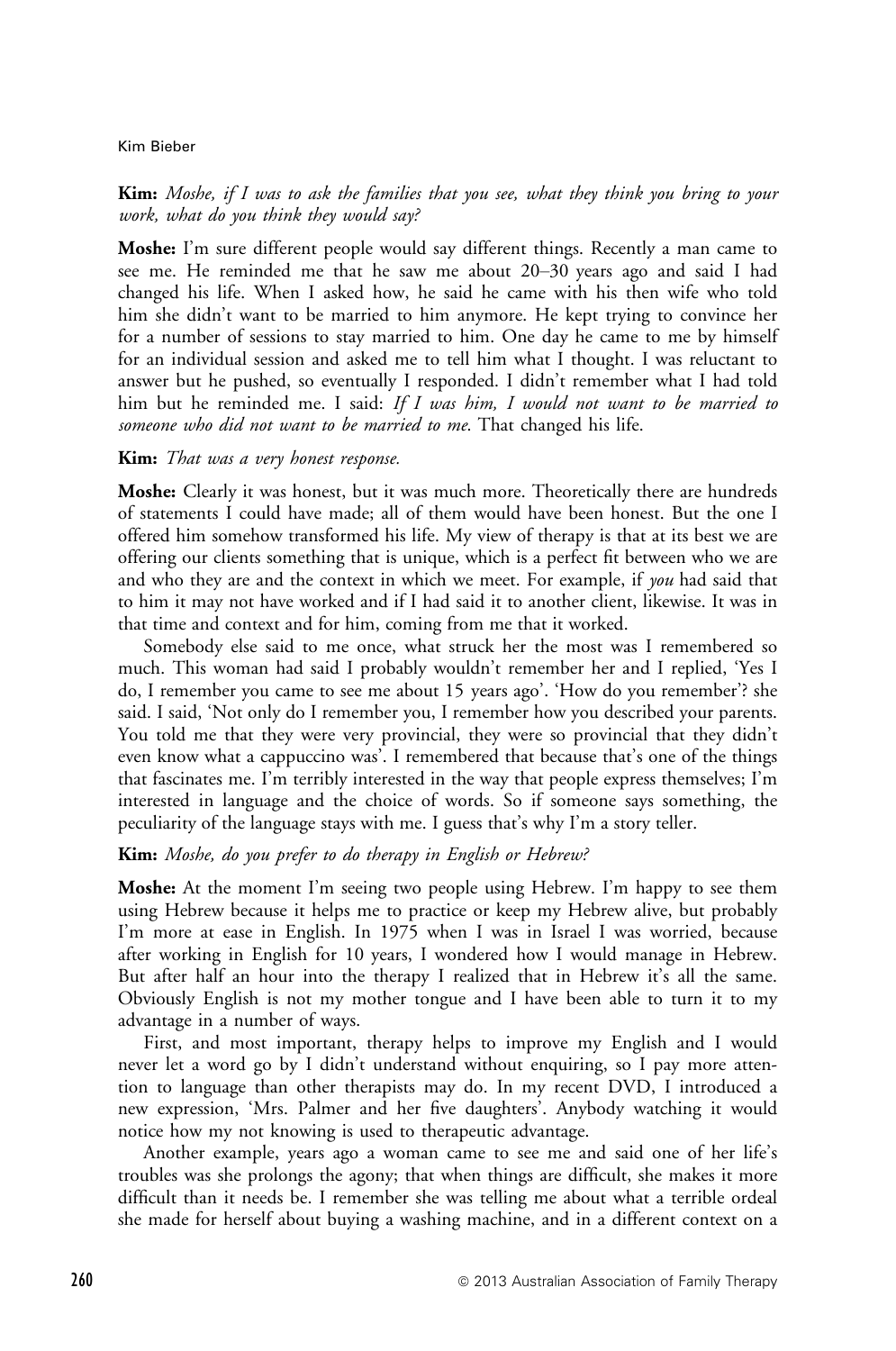different day she told me that she 'chews the bitter pill'. I smiled and when she asked why I was smiling, I said – 'do you know what the correct expression is'? The correct expression is 'swallow the bitter pill'. I told her she captured the wording beautifully because when one chews a bitter pill, the bitter taste lasts much longer than when you swallow it. We both laughed, we connected with humor and we both knew that it was profoundly meaningful.

I provide my clients with the opportunity to help me improve my English. They have taught me English amongst many other things.

Kim: I'm wondering if doing therapy, in a language that is not in your mother tongue, helps to protect you in some way from the harshness, the grief of the work.

Moshe: Yes. There are certain things that are emotionally difficult for me to say in Hebrew that I can say with much greater ease in English. There are fears and prohibitions that are connected to the language that one has grown up with, and because I acquired English as an adult, there's a precision and distance that allows me to express myself in a way that I can't in Hebrew.

Kim: That's an interesting observation, and I would like to talk to you more about that at another time, but let's get back to the story of your work. You said that when you were at Bouverie Clinic you worked with children and young adults and their families, I imagine that the work that you do has changed over the years. What work are you presently doing that holds your interest?

Moshe: Probably the work that interests me most and is my best work at the moment is the *interface between marital and individual therapy*. First of all, it's a very unfortunate thing that there are marital therapists, and there are individual therapists. We are creating artificial divisions that I think is not sustainable. Ideally, I think most therapists should be able to work both with the individual and with the couple. A woman, who is depressed for example, how much is the depression to do with the marriage and how much is it to do with how she is in the world? How much is it to do with her relationship with her parents, and her difficulties in parenting.

It's an unpacking process, it's a very complicated one and needs time and ideally the therapist needs to work comfortably both with the individual and the couple and even sometimes with the family. I do it and I like doing it. I also do it in a way that allows me to have the flexibility of working in a way that I think I'm most efficient and comfortable with. I am most interested and excited by the interfaces between marriage, family and individual therapy.

Kim: Moshe, are there some clients that you would choose not to work with at the moment?

Moshe: I choose not to see too many children. Apart from that, it's a challenge and interesting to go out of one's comfort zone. If there is something I choose to avoid, it is not to see too many of the same, whatever the same is.

As an example, at one stage I became interested in and wrote about childhood depression and received lots of referrals of depressed kids. It became almost a conscious decision not to be a therapist of depressed kids and similarly with other conditions that I could have become an expert on or specialized in. I've always liked variety in terms of ages, issues, presentations, etc., and the membership, namely working with individuals, couples and families.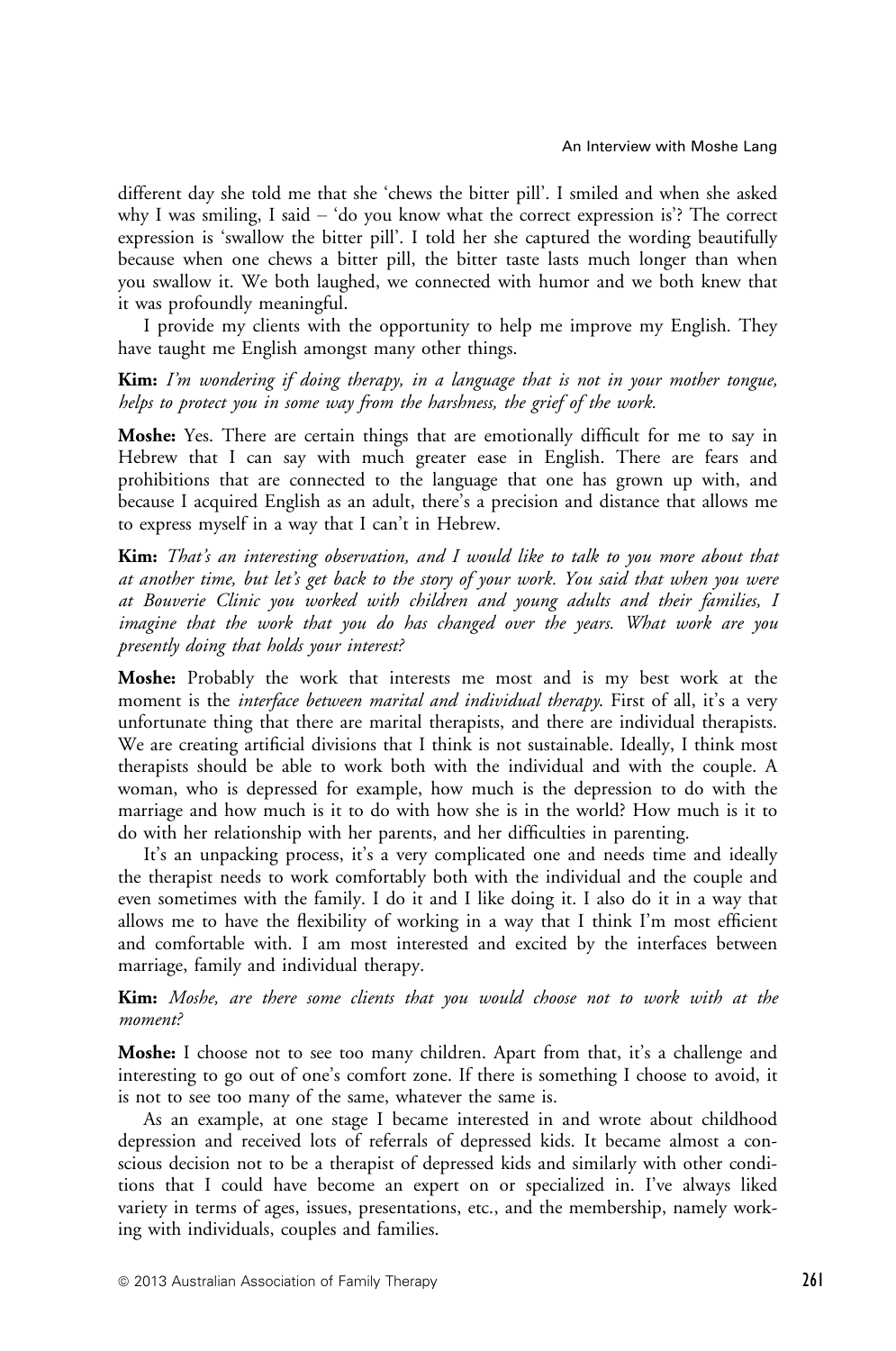#### Kim Bieber

One of the reasons I enjoy my work and find it interesting and absorbing is the variety of clinical work along with the teaching and writing. The latter certainly enriched the former but it is the clinical work that I find most meaningful and satisfying. My writing and my teaching are really the further expression of this clinical work rather than the other way round. Also I choose not to work with clients when there is the likelihood of litigation because the relationship with my clients could become triangulated.

Kim: Triangulation? Or Moshe is it because you don't want to write lengthy reports?

Moshe: Definitely yes, you are on the money.

Kim: Sometimes when you finish your day here and I'm downstairs I hear you humming or whistling. For me, often, I just feel like going home and opening a bottle of wine but I hear you whistling, and I've also seen you very sad.

Moshe: I live in the dark, that's why I'm whistling.

**Kim:** I'm not so sure about you being in the dark, but I do appreciate that you are still moved by the stories that you hear and the clients that you see, can you talk to me about this?

**Moshe:** I think I'm more moved now than I ever was and why? As a young therapist I was more concerned and anxious about my competency and worried about whether people would see how much I didn't know. Now I know what needs to be done and do it without thinking, it's just natural for me. I can be more with the person and experience their sadness or their joy, or their joy of overcoming their sadness. So I'm more absorbed, more interested, more moved now than I've ever been before.

# Kim: And that's a positive thing?

Moshe: Without a doubt. Every so often I feel too sad or worry too much, but I would give up working if it didn't move me, didn't touch me, didn't involve me.

I'll be much more personal. My wife *Tesse* died about 2 years ago and I realized in retrospect that I would not have continued to work if I came to work and was too absorbed in my own grief. It wouldn't have been fair for me or them. But then I realized, despite my own grief, I was somehow able for the 50 minutes to be exclusively with whomever I was seeing. This is a *being with* at different levels; it's listening and experiencing the feelings, thoughts and the energy. Obviously it's different with different people, some people are more in your head and some more in the heart, but on the whole, during the day every part of me is being engaged entirely. Last summer I took 2 months off, which was the second longest holiday I've taken in 49 years of working and was missing work and looking forward to going back.

Kim: Moshe, you've been doing this for 50 years, what do you envisage for yourself in the future?

Moshe: I regularly ask myself how long I intend to go on. The answer is, I don't know and like it that way but as long as I feel I enjoy it as much as I have done I will carry on. Another reason I've enjoyed my work so much and lasted is the sense of autonomy. Reading the literature on job satisfaction, the most common word used is 'control'. People enjoy their work if they are in control of their work. I'm more comfortable with the word 'autonomy'. Since 1979 I have been autonomous and that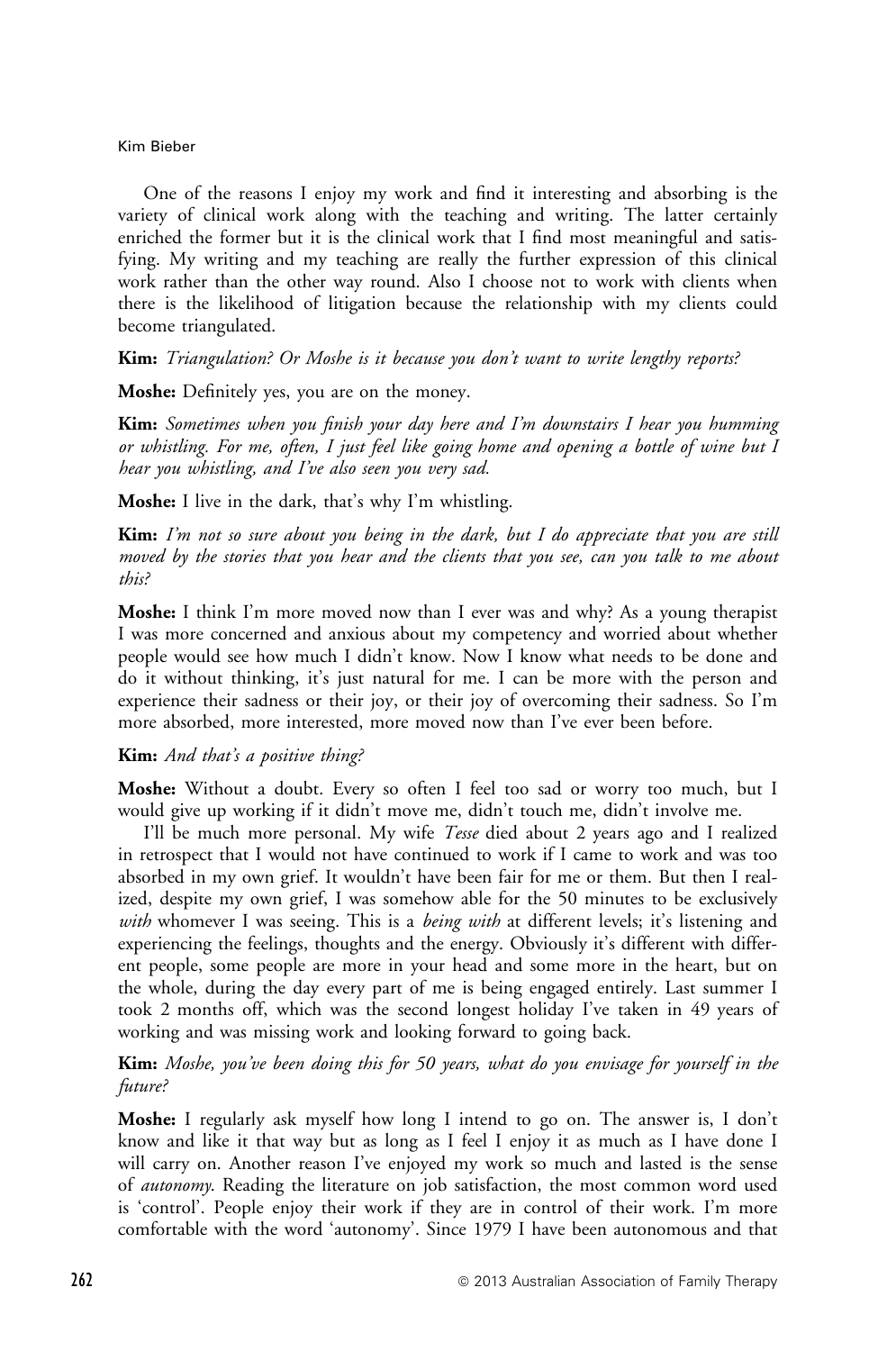means to see whom I want, to work the way I want, to take holidays when I want, etc. This is a very significant factor contributing to the enjoyment of my work. Had I stayed at Bouverie and didn't have the same autonomy, I wouldn't have lasted the distance. However, I am deeply appreciative of the 15 years that I spent there.

#### Kim: Tell me about that appreciation.

Moshe: When Geoff Goding offered me a position at the Clinic, I intended to stay for a year. As it happened I remained 15 years and appreciated the teaching, the fact that I could see clients under supervision, that I could work in a multi-disciplinary team, do co-therapy and be stimulated by conversations in the work community, whilst studying at university and carrying out research. I was able to develop my clinical skills with good support and supervision.

I believe in the importance of the public sector, the importance of service provision and the opportunity it provides for therapists to develop and practice their skills. With a touch of levity let's say that when I was growing up I enjoyed team sports and now, I only play singles in tennis.

# Kim: Would you suggest that having more autonomy in your work actually facilitates better outcome for clients?

Moshe: Absolutely. Without doubt. I remember, for example, one of the first couples I saw here. He was a medical specialist who came with his wife and said he had cancelled one of his hospital appointments to make a regular time to see me. At Bouverie the number of times people would not turn up for appointments was very high. The very fact this person made such a serious commitment makes it much easier for me to commit to the work in return.

Another aspect of my work I enjoy is, I think and hope, that I'm a truly collaborative therapist. I look for ways of working with people that is meaningful to them so that they take a significant role and responsibility in what we do together. I can relax in a way because they do the work and I do the work and we work together. When you work truly collaboratively, you always create something new, which you wouldn't if you just do it or they just do it. Also in order to be collaborative, you have to find a new way of working each time because every person, couple or family have their own needs and requirements.

# Kim: What is it Moshe that you bring to the people whom you have seen, what do you bestow upon people?

Moshe: It is different things for different people. Let me concentrate on what people have said to me today. One person told me I described his life with such clarity and simplicity, that it turned his life around. As an example, he said I used the expression, to listen not just to the words but to the words and the music and connect it to what he was about. This was terribly important for him somehow.

A depressed woman came to see me. She had terrible marital issues for a very long time and at one point I said to her she was also very tense and she agreed. I then asked her what she did to relax because I could see physically how tense she was by the redness of her neck. She was not aware of the tension. She said she used to be a wonderful meditator. When she next came to see me, she told me I had changed her life because I had embarrassed her by asking her why she didn't meditate or relax if she had the capacity to do it. She went home, started meditating and felt like a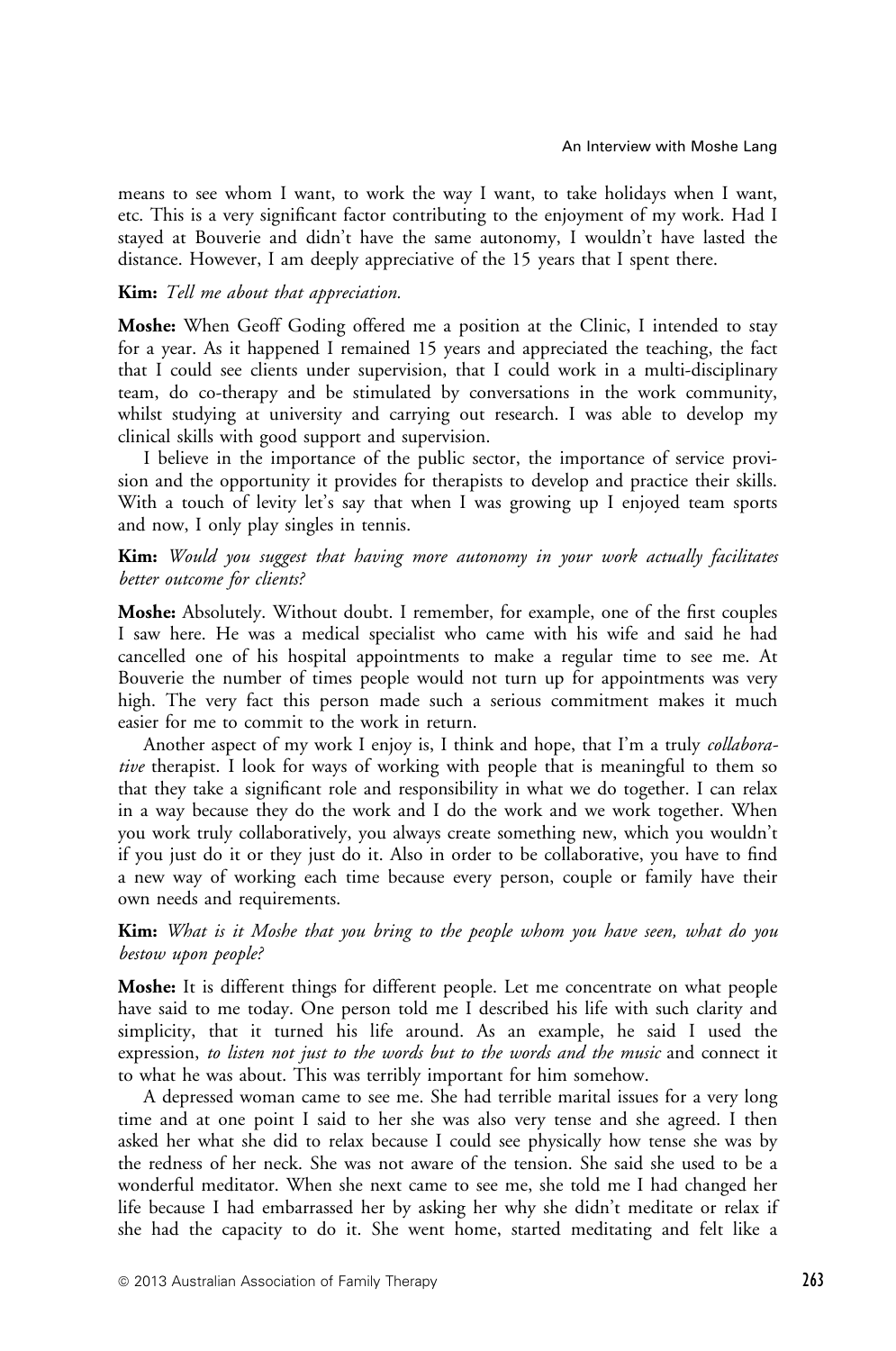changed person. She said she's still unhappy about her marriage but she's looking at it differently. She feels like a different person.

Making a simple statement can have a profound effect on the people you say it to. You don't need to say much. Often somebody talks to you and the only thing one needs to say is it is very sad and that's enough. Sometimes you talk a lot and they don't hear a thing and that becomes interesting to me in a different way because you realize you're not being heard, and that also becomes a challenge. What do I need to say or do in order for somebody to hear me?

#### Kim: Is this experience heightened by the autonomy of your work?

Moshe: Of course. Years ago I used to talk about *involuntary therapists*. If therapists see people they don't want to see, they're creating a terrible situation and often I encourage people who come to see me to think whether they really want to see me, would they be better off seeing somebody else, they need to be satisfied as well as I do. Sometimes to liven it up, I tell it as a joke that I'm very fond of: 'An Australian, a Frenchman and a Jew are told that the world is coming to an end and they can have two choices. The Australian immediately opts for a supply of beer and footy. The Frenchman chooses women and champagne. The Jew says he wants a second opinion.' I often encourage people I work with to seek a second opinion. Feel free to go elsewhere as it were.

## Kim: So they can be autonomous in the process too.

Moshe: That's right. Ideally, we both choose to work together. It's not comfortable or validating for therapists to see people who don't want to be there. However there was a young woman who was forced by her parents to see me and wasn't going to talk. I told her that it was fine as I hated the idea of somebody talking to me, who didn't want to talk to me. I encouraged her not to talk to me unless she somehow changed her mind, but she continued not to talk to me. We spent months together, meditating and relaxing together which worked like a charm for her. She was doing Year 12 at the time and not long ago she came to see me again. It was an interesting experience for both of us to have a non-talking relationship.

Just to be a bit more light-hearted, this is a wonderful story. A couple asked if I would see their teenage daughter and I said yes, if she was happy to see me. She came in and asked if everything was confidential. I reassured her that it is.

She then said, 'I'm very happy to see you but I don't want my parents to know. I told them, I was not willing to have therapy and managed to extract lots of concessions from them to secure my agreement to go to therapy.' At the end she was very happy to come and see me, but didn't want her parents to know she was happy to do so.

One of the pleasures of therapy is that funny things happen. A mother came to see me and when I asked why was she there, she replied that many years ago I saw her son for therapy and he reminded her that she had made him come to me for therapy and now he was making her come for therapy. He told her jokingly now it's your turn to go and see Moshe.

Kim: Not only do you have a long memory regarding your clients, your clients have a long memory about you as well. I wonder what you would say to therapists beginning their careers?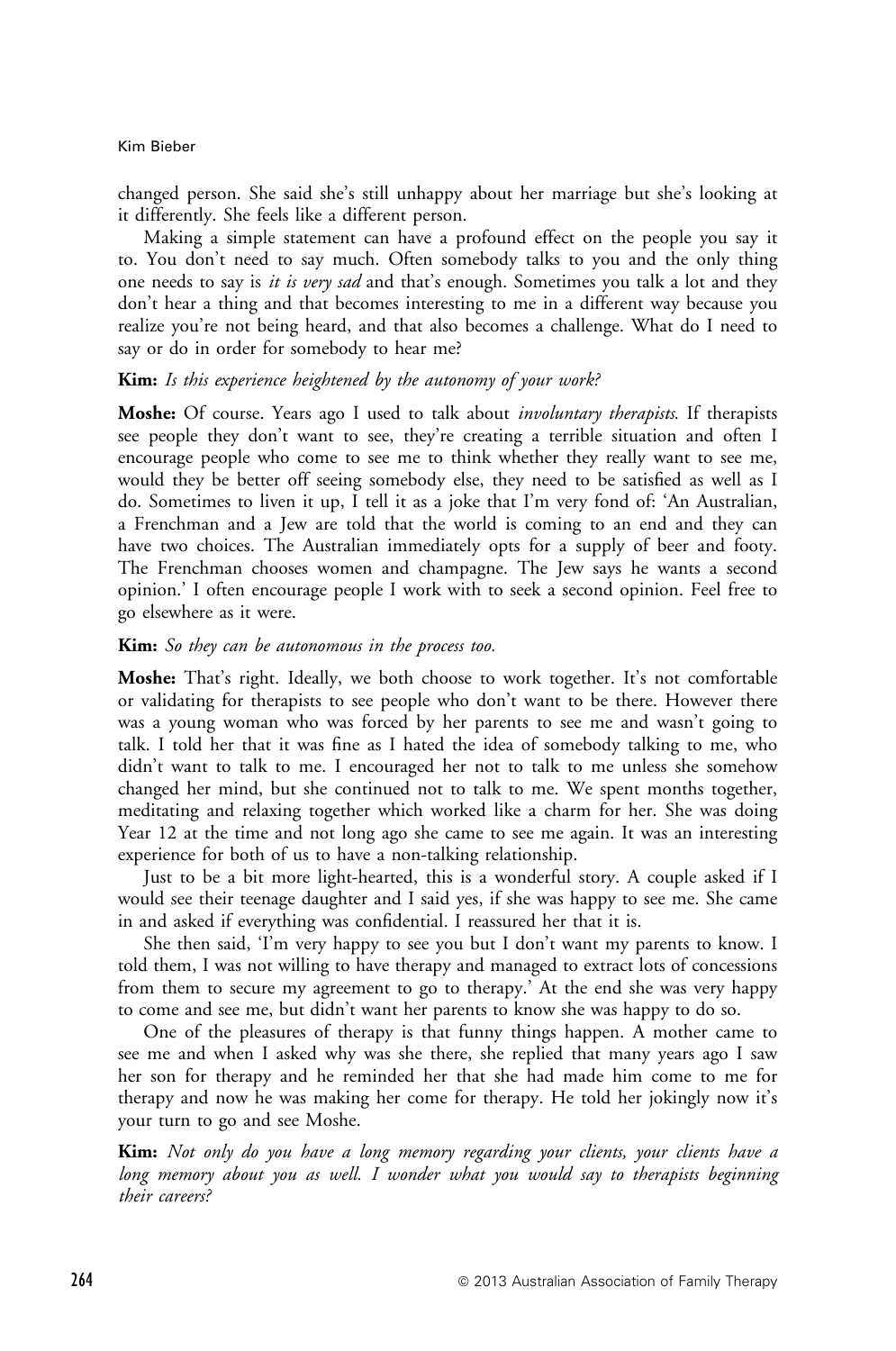**Moshe:** I try to practice this myself and believe in it deeply. Sooner or later you have to be your own person, you can't be somebody else. You can read whatever, you can be trained in a variety of approaches, but in the end, if you really want to be effective, you need to be yourself. I didn't want to be a teacher who would have their students follow in my footsteps, I regard that as a failure as a teacher. Their success is that they find their own way and my effectiveness is in somehow playing a part in this journey.

Having said this, sometimes I describe myself as a 'mongrel', therapeutically speaking. I believe deeply in the need to be open to other ways of thinking and working in therapy. Ideally, you acquire and understand your own way of working, you find your own way within it and make your own amalgam. If you want to talk to different people, you need to understand different languages. In couples therapy a husband comes and he wants cognitive, straight, problem solving therapy and if you want to work with him you need to be able to move in that direction, whilst the wife may want communication and attention to emotions, etc. Ideally, you need to work in a number of ways and think in a number of ways.

# Kim: Before we started the conversation this evening you told me you have been deeply rewarded by the relationships with people who have contributed to you and your work.

Moshe: Thank you for the opportunity to say thank you. Expressing gratitude is clearly a major contributor to our wellbeing, and doing it in public may be doubly important. I arrived in Australia in September 1961 with the purpose of studying psychology and I started at Melbourne University in 1962. The one lecturer I am most grateful to is Dr Alan Jeffrey, whom I tried to immortalize in Corrupting the Young by placing the story about him first in the book. He told me to apply at Bouverie and recommended me to Geoff Goding. Geoff provided my first job, supervision and supported my writing and research. He read and re-read what Miriam Tisher and I wrote about school refusal and childhood depression.

It was Geoff with his courage who came back from Greece after a conference and said Bouverie was to become a Family Therapy Clinic and exposed himself to uncertainties of a new way of thinking and working. But, I have to admit that to me it was a great gift. I took to it like a fish to water—it felt natural.

Geoff retired and travelled overseas and in 1978 we met in Tel Aviv, the city of my birth, at an International Family Therapy Conference. We went for a walk where I used to play as a kid and I said, 'Why don't we organize a Family Therapy Conference in Australia'. Geoff thought we wouldn't get the numbers but we did and as convener asked me to give the keynote address. That was in September 1980— Collingwood lost the Grand Final. Also, Geoff asked me to supervise his niece, Meredith Goding, and his daughter Margaret. It was a bit daunting but I was reassured by his confidence in me.

A year into my time at Bouverie I had a call from Alan Jeffery asking me if I would supervise *Miriam Tisher*, who became an important collaborator. We ran a playgroup for Autistic children and she assisted me in writing my thesis about that playgroup. Then we did major research on school refusal and developed the Children's Depression Scale.

When I came back from Israel in 1976, I met Brian Stagoll and we hit it off and did lots of co-therapy. We did lots of talking at the Prince Alfred Pub at lunch time and when I left Bouverie in 1979 to establish *Williams Road*, he was very helpful and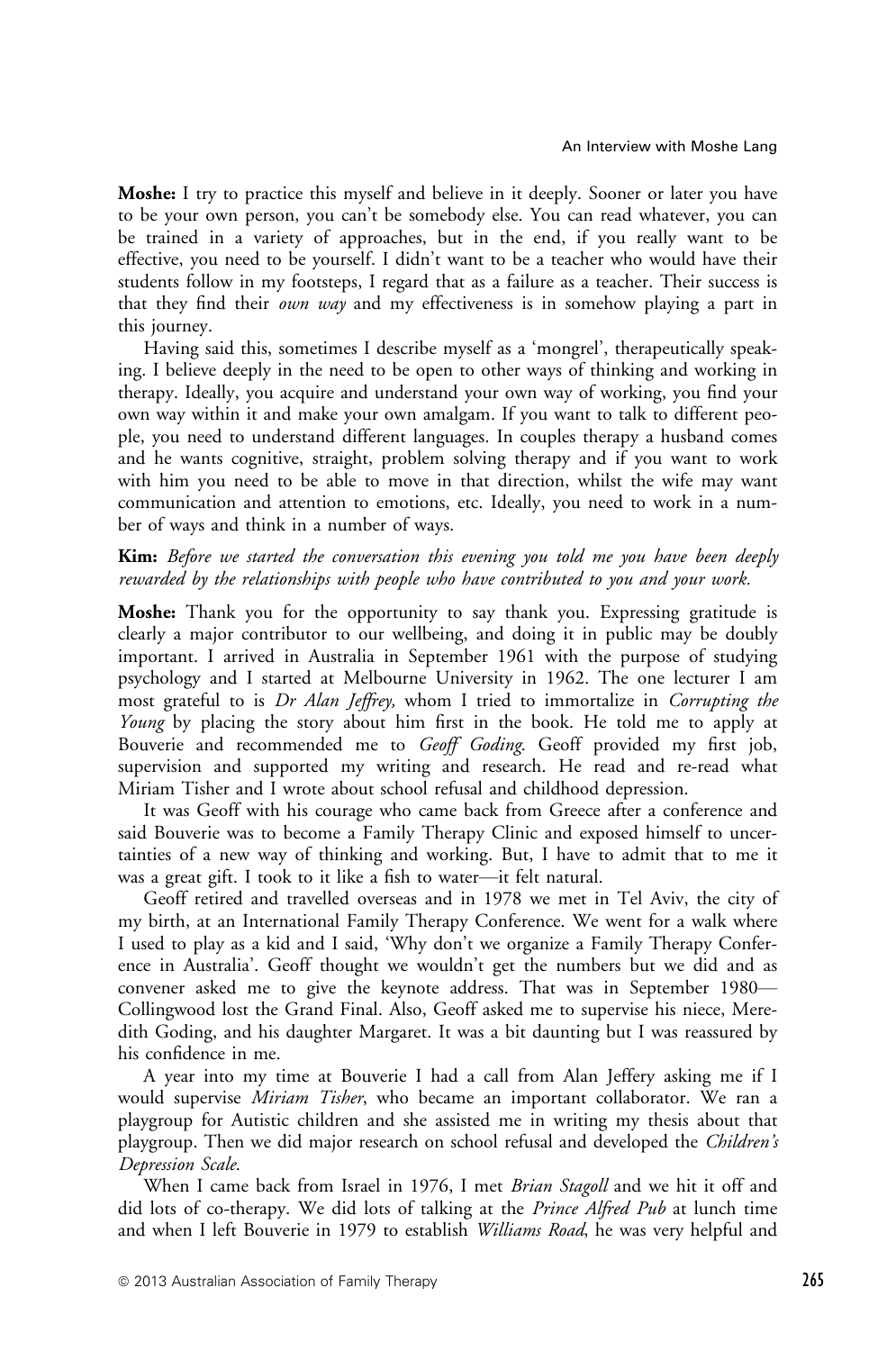supportive and 2 years later joined me in building and expanding it. He has been terribly generous to me with his prodigious knowledge, with my writing and the writing we did together. He wrote the foreword to *The Answers Within* and he provided me with some of my favorite one-liners. He once introduced me by saying: 'I'm sure Moshe is looking forward to hear what he has to say'.

At Bouverie I also met Peter McCallum who worked with me to set up Williams Road and became an important colleague and co-author. And of course there are many more that I would like to thank but there is a danger of writing a telephone book.

The most important person of course has been my wife Tesse who died over 2 years ago. She was my best friend, my constant companion, my most enthusiastic supporter, and my most ardent and severe critic. She hated pretention and highfalutin language. She was formally my co-author in Debbie and her Slurping Stomach, an article I'm very fond of, and our two books of short stories; *Corrupting the Young* and Resilience. She also read and re-read and offered numerous comments on everything I have ever written.

Whilst at Bouverie doing Play Therapy, like all professional men in the sixties, I went to work wearing a dark suit, white shirt and tie. Tesse thought it was ridiculous, conducting play therapy in a suit. So, I was the first one in the clinic to change the dress code; because if I had to choose between taking on Tesse, or the rest of the world, I would always choose the latter. She was too formidable an opponent.

Tesse often told me that seeing the child alone in therapy did not make sense. She thought the family should be seen together. It took the clinic years to recognize this and change to Family Therapy. In a similar manner, Tesse was convinced that I would be better off working independently rather than in the public sector, and encouraged me to leave Bouverie and establish Williams Road.

# Kim: Moshe, we are nearing the end of our conversation. I hope you feel that we have done a good job with this interview for the journal?

Moshe: As I have already said, when I was beginning as a therapist, I was concerned about doing it right, that people would notice what I didn't know. If you are comfortable in your relative ignorance or uncertainty or confusion, then I think you become a better therapist. It's not so easy to do when you are a beginning therapist.

Not long ago a friend of mine, a psychiatrist, referred a couple to me. A few weeks later we met up and he said, 'Gee, you did an incredible job, it worked so well, such a paradoxical intervention'. When I asked what I had done, he told me that the couple had explained that when they presented their problem, I told them I didn't think I could help them and they went home and sorted it out themselves. My friend may be right, it had a paradoxical effect but my intention was not paradoxical, but to simply say to them that I wasn't sure I could solve their problem.

# Kim: I like that you are honest with your clients, that you're honest with yourself as a therapist.

Moshe: One of the key dilemmas in therapy is how to generate hope and not cultivate false hope. Between the two we have to struggle and find honesty and responsibility. When people come to me and ask for my help with something I don't think I can help with, I owe it to them to be honest.

For example, first a couple came to see me, then the woman by herself and mentioned she was a writer and would like to see me to help her with her writing. I was